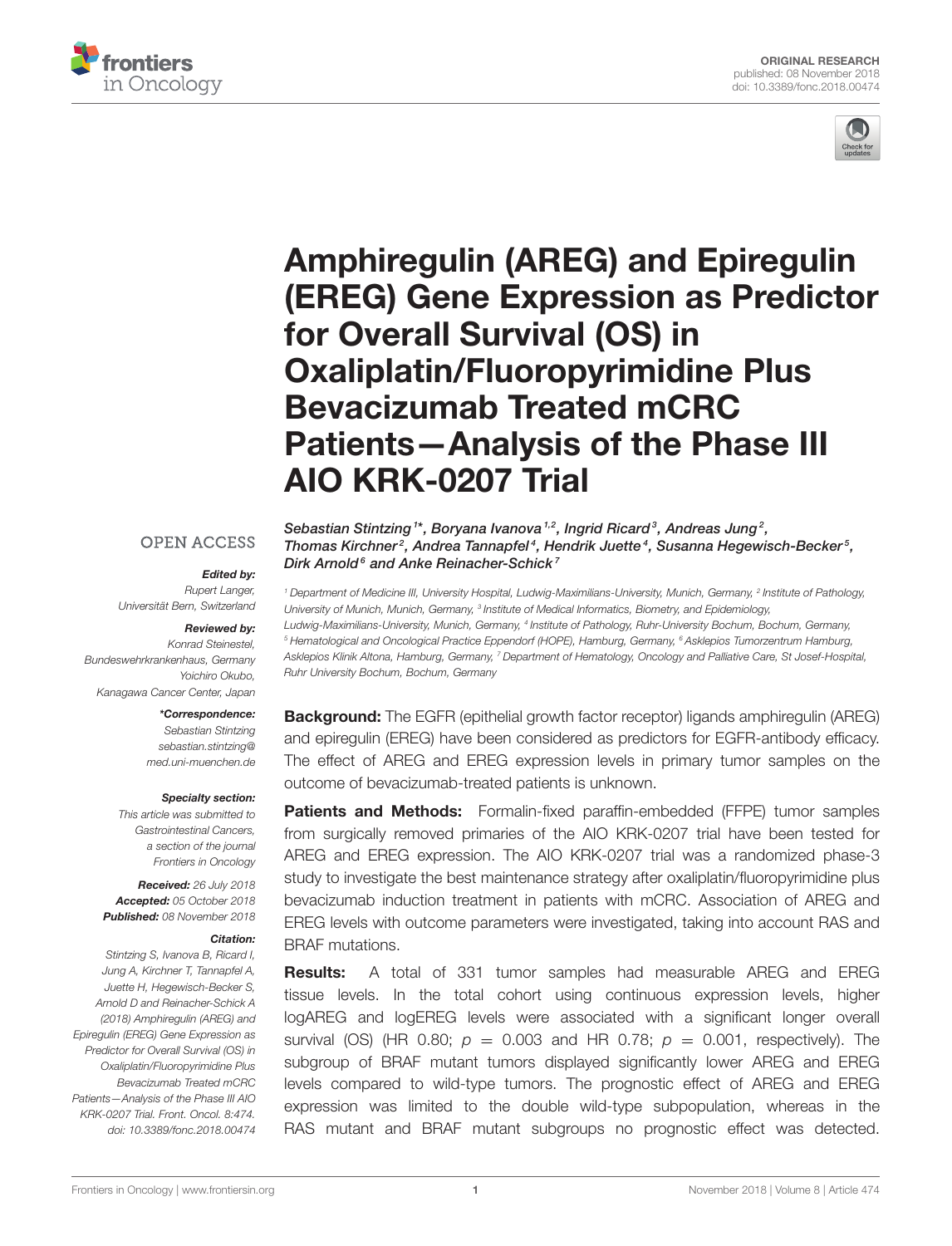**Conclusion:** Low logAREG and logEREG levels are associated with a shorter OS in oxaliplatin/fluoropyrimidine plus bevacizumab treated patients. As low AREG and EREG level are associated with BRAF mutations, the prognostic value of EREG and AREG levels is limited to the RAS and BRAF wild-type subpopulation.

Keywords: colorectal cancer, maintenance, oxaliplatin, 5-FU, Bevacizumab, amphiregulin, epiregulin

# INTRODUCTION

According to current guidelines, testing for RAS and BRAF (V600E) mutations [\(1,](#page-7-0) [2\)](#page-7-1) is recommended before initiating treatment in metastatic colorectal cancer (mCRC). EGFR (epithelial growth factor receptor) antibodies are not efficient in RAS (rat sarcoma) mutant tumors [\(3\)](#page-7-2) and may even have a detrimental effect on overall survival (OS) if used in combination with oxaliplatin [\(4,](#page-7-3) [5\)](#page-7-4). Thus, the use of the anti-EGFR-antibodies cetuximab and panitumumab is restricted to patients with tumors not carrying a RAS mutation. Besides this negative predictive value of RAS mutations for anti-EGFR strategies both RAS and BRAF mutations have been found to be prognostic for OS [\(6\)](#page-7-5). In fact, a V600E mutation in BRAF is one of the most detrimental prognostic factors in mCRC. This observation is limited to microsatellite stable (MSS) cases [\(7\)](#page-7-6) whereas BRAF mutant microsatellite instable cases (MSI) have a prognosis similar to BRAF wildtype patients.

In the quest to further define predictive biomarkers to guide the treatment in mCRC, despite extensive research neither gene expression levels or gene-expression based scores nor the lately published CMS (consensus molecular subgroup) classification [\(8\)](#page-7-7) have been introduced into clinical practice, yet. Expression of the EGFR ligands amphiregulin (AREG) and epiregulin (EREG) has been investigated with regard to their predictive value for the use of anti-EGFR antibodies [\(9\)](#page-7-8) as even in RAS wild-type tumors only about 70% of patients respond to anti-EGFR treatment according to RECIST (response evaluation criteria in solid tumors) [\(10\)](#page-7-9). Consequently, a number of studies showed that high AREG and/or EREG expression levels are predictive for a benefit from anti-EGFR treatment with higher response rates, longer PFS and longer OS obtained when compared to patients with low AREG/EREG expressing tumors [\(11](#page-7-10)[–13\)](#page-7-11). This finding has mainly been attributed to the molecular mechanism of competitively binding the EGFR receptor by the EGFR-antibodies cetuximab and panitumumab. Subsequently, AREG and/or EREG expression did not predict efficacy of anti-EGFR substances in RAS mutant tumors [\(12](#page-7-12)[–14\)](#page-7-13). For patients treated without anti-EGFR antibodies, a retrospective analysis demonstrated a positive prognostic value for AREG and/or EREG high expressing tumors being associated with longer OS when compared to low expressing tumors [\(15\)](#page-7-14). The underlying mechanism has not been fully understood as higher EREG and AREG expression levels should lead to an activated EGFR pathway potentially linked to an increase in proliferation, metastasis, angiogenesis and less apoptosis [\(15\)](#page-7-14), eventually determining shorter survival.

So far, there are no data of the prognostic or predictive value of AREG and EREG expression levels with chemotherapy alone or plus bevacizumab. As an activated EGFR pathway may induce VEGF (vascular endothelial growth factor) dependent angiogenesis [\(15\)](#page-7-14), high AREG and EREG levels may represent a potential biomarker of bevacizumab efficacy in RAS wild-type tumors. Therefore, we retrospectively investigated samples from a phase III study using bevacizumab plus a fluoropyrimidine/oxaliplatin backbone in first-line treatment of mCRC to investigate the potential prognostic and predictive value of AREG and EREG levels.

### PATIENTS AND METHODS

### Study Design and Treatment Schedule

The AIO KRK-0207 (NCT00973609) trial investigated the impact of different maintenance treatment strategies (with fluoropyrimidine (FP) plus bevacizumab, or bevacizumab alone, or no maintenance) after 24 weeks of induction treatment with a FP, oxaliplatin and bevacizumab. A total of 472 mCRC patients not progressing after 24 weeks of treatment underwent randomization into one of the treatment arms [\(16\)](#page-7-15). The study demonstrated a non-inferiority of bevacizumab alone to FP plus bevacizumab as maintenance treatment with respect to Time to failure of strategy. For the current analysis formalin fixed paraffin embedded (FFPE) samples of the primary tumors were used to retrospectively analyze AREG and EREG mRNA levels. Inclusion criterion of the AIO KRK-0207 trial was histological proven adenocarcinoma of the colon or rectum. The reporting recommendations for tumor marker prognostic studies (REMARK) were followed [\(17\)](#page-7-16).

### mRNA Expression Measurement

AREG and EREG mRNA expression was measured as published before [\(15\)](#page-7-14). Tumor tissue was microdissected and RNA was isolated using RNeasy FFPE tissue and RNeasy MinElute CleanUp Kits (both Qiagen, Hilden, Germany) according to the manufacturers' protocol. RNA concentration was determined using a NanoDrop ND-1000 device. Reverse Transcription (RT) of RNA into cDNA was carried out using RevertAid First Strand Synthesis kit (Fermentas, ThermoScientific, Germany). RT reactions contained 1 µg total RNA, Random Hexamer Primer, 5x Reaction Buffer, RiboLock RNAse Inhibitor, 10 mM DNTP and RevertAid Reverse Transcriptase. AREG and EREG mRNA expression and expression of the housekeeping gene GAPDH was determined in duplicates by using the Universal Probe Library together with a LightCycler 480 device (Roche,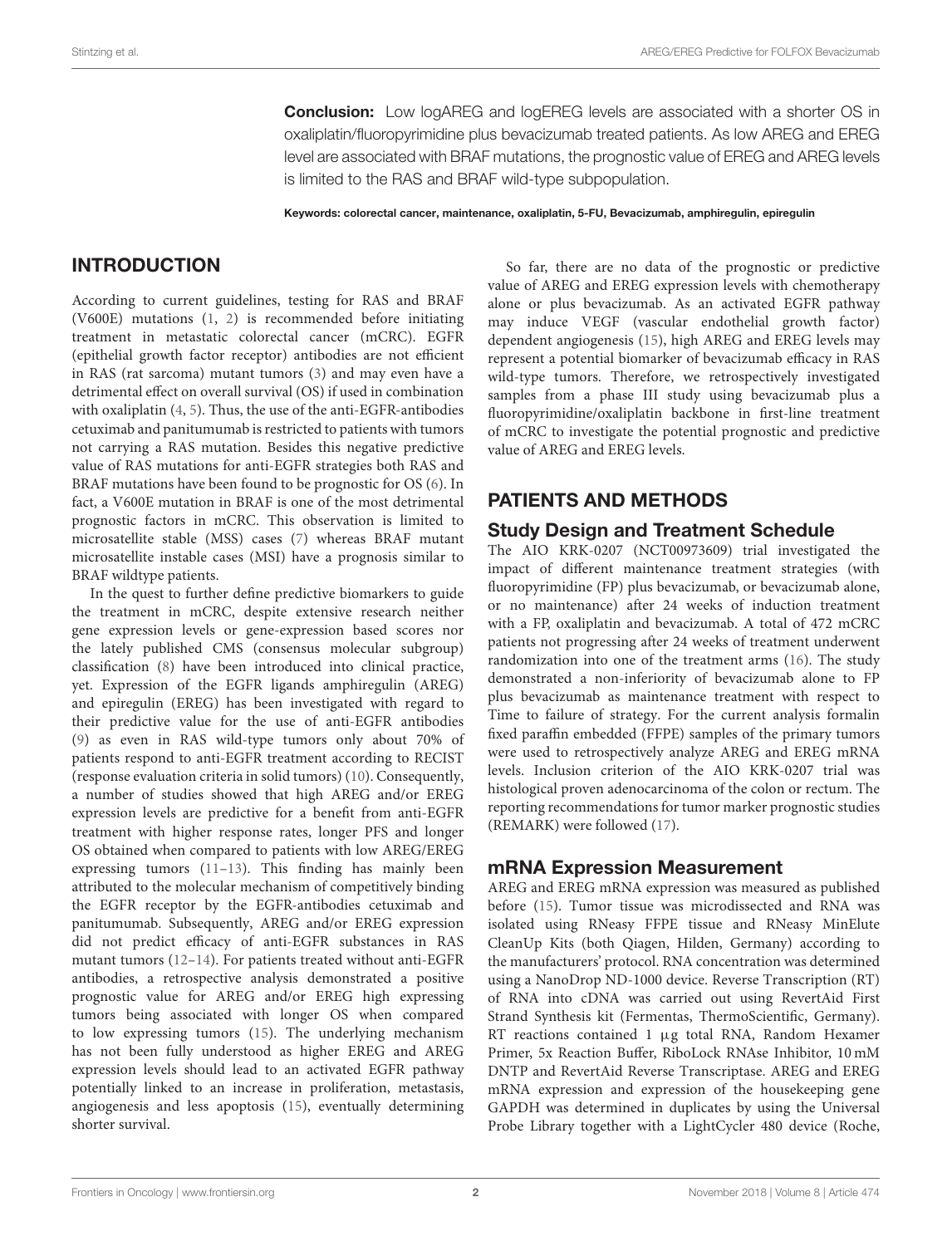Penzberg, Germany). RNAse free water was used as negative control instead of adding the template.

Analysis of tumor samples from the AIO KRK-0207 trial was approved by the ethics committee of the Ludwig-Maximilians-University Munich (#738-16).

### **Statistics**

For quantification, relative gene expression values were calculated using the "delta delta"  $\Delta\Delta$ Cp method, comparing pairs of AREG or EREG, respectively with the minimum value pair of the whole measurement series. Median relative expression levels of AREG and EREG were used to define high and low expression levels, respectively. Cut-offs were recalculated for each molecularly defined subgroups such as RAS mutant, RAS wild-type, BRAF mutant and BRAF and RAS wild-type. Associations of RAS and BRAF mutations with AREG and EREG expression were estimated with an ANOVA analysis after log-transformation of AREG and EREG in multivariate stratified analyses. ECOG performance status, age, gender and primary tumor location were taken into account. OS and PFS, stratified by high vs. low expressing tumors were estimated using Kaplan– Meier analysis, and significance of differences was evaluated by log-rank test and COX regression analysis. Interaction effects between mutation type and log-transformed AREG/EREG on OS and PFS were assessed by performing univariate COX regression in mutation subgroups. All  $p < 0.05$  (two-sided) were regarded significant. No adjustment for multiple testing was performed. SPSS PASW 23.0 (SPSS, Chicago, IL, United States), SAS 9.2 (SAS institute, Cary, NC, United States), and R (version 3.2.2) software were used for statistical analysis.

The functional forms of the influence of log AREG, log EREG on OS, PFS were investigated with the use of fractional polynomials and smoothing splines. The usefulness of a cutoff calculation for both, AREG and EREG levels with respect to survival was examined for the given study population.

## RESULTS

Out of 371 tumor samples, 331 had measurable AREG and EREG expression levels (see CONSORT diagram (**[Figure 1](#page-2-0)**) for all subgroups). Data for both, AREG and EREG expression levels were measurable in 331 patients of the ITT. Log-transformed AREG and EREG expression were significantly correlated with each other using linear regression analysis (correlation coefficient  $0.66; p < 2 \times 10^{-16}$ ).

Using log-transformed AREG and EREG levels, we first analyzed their association with BRAF V600E and RAS mutations with the use of an ANOVA. Pairwise comparisons were adjusted for multiplicity (one step procedure). We found significantly lower AREG and EREG levels in BRAF V600E mutant samples compared to BRAF wild-type tumors and RAS mutant tumors (pairwise comparison, p-value adjusted for multiplicity  $p \lt \ell$ 0.0001 for both). The association of RAS mutation and lower AREG (pairwise comparison, adjusted  $p$ -value  $p = 0.13$ ) or lower



<span id="page-2-0"></span>EREG (pairwise comparison, adjusted p-value  $p = 0.011$ ) levels when compared to RAS wild-type tumors was less obvious.

Results from the fractional polynomial procedure showed an impact of AREG and EREG on OS. The test comparing the best-fitting 2nd degree fractional polynomial against the null model led to p-values of 0.0004 for log AREG and 0.02 for logEREG. Moreover, it suggested that the functional form of logEREG on OS log hazard could be linear as the test comparing the best-fitting 2nd degree fractional polynomial against a straight line was not significant ( $p = 0.67$ ). The functional form between logAREG and OS log hazard was less simple as the best model involved terms in logAREG to the power 3 multiplied by log (log AREG). However, as shown in the **[Figures S1, S2](#page-6-0)**, the functional form looked linear decreasing for AREG values lying between about 0.01 and 0.4 defining an interval which includes 76.1% of the sample observations. The strong increase in OS log relative hazard observed for AREG values larger than 1 should be interpreted with caution. Polynomials are quite sensitive to extreme values and the influence on the model fit of the 2 patients with the largest AREG values (4.19 and 5.96) is non-negligible as both of these patients have quite short OS (20.7 and 10.3 months, respectively). This increase is less prominent in the corresponding spline fit displayed in **[Figure S1](#page-6-0)**. Therefore, the determination a cutoff value for both AREG and EREG is not clinical meaningful.

Using log AREG and log EREG levels as continuous variable, they were also associated with primary tumor location with higher levels in left-sided primaries when compared to rightsided primaries (likelihood ratio test,  $p = 0.0003$  for logAREG and  $p < 0.00001$  for logEREG). This correlation was lost for logAREG when RAS and BRAF V600E wild-type tumors were analyzed ( $p = 0.25$ ) but stayed significant for logEREG  $(p = 0.019)$ .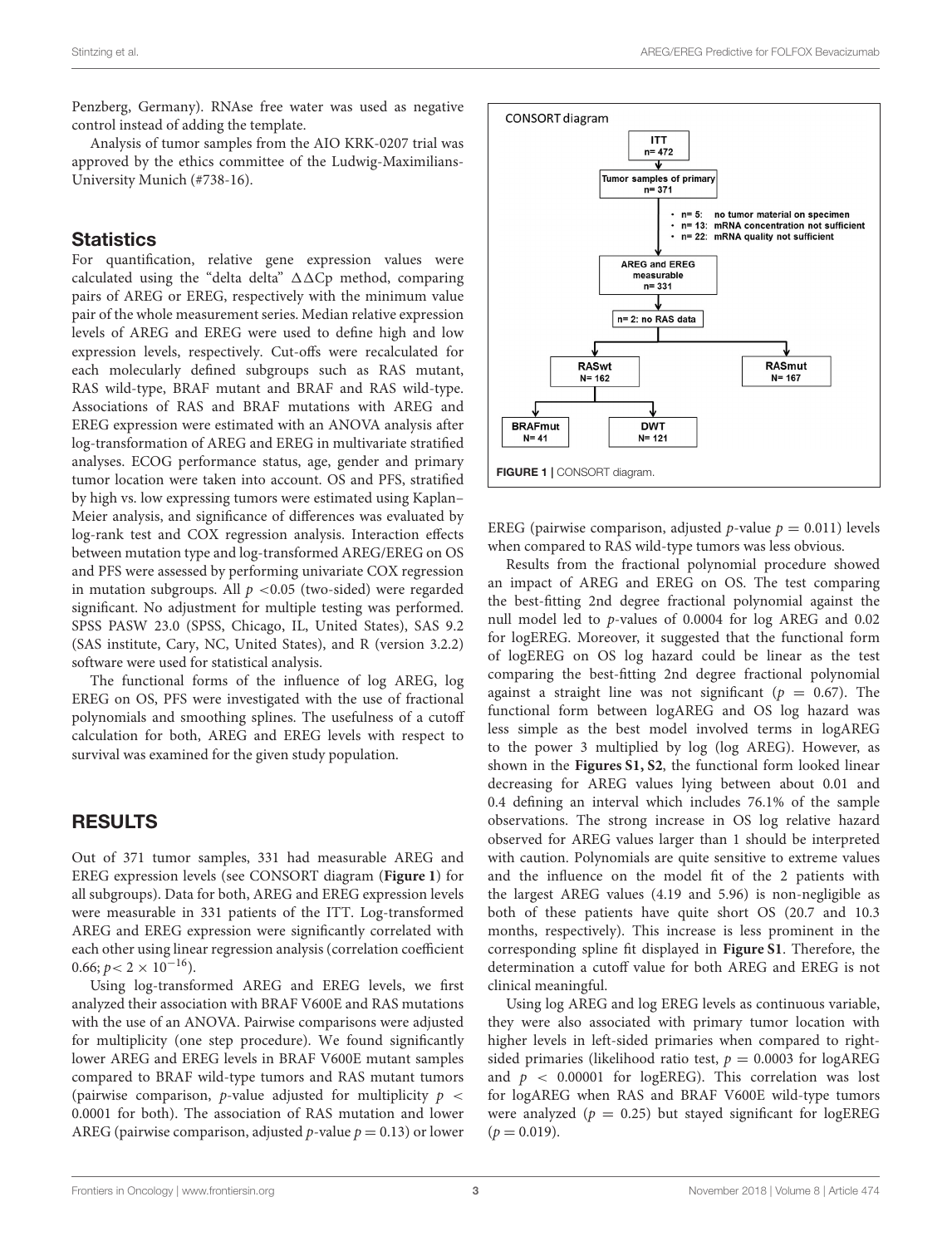|                     | $N = 331$<br>₹ | $N = 166$<br>EREG<br>high | $N = 165$<br>EREG<br>$\frac{8}{10}$ | $N = 165$<br>AREG<br>high | 166<br>AREG<br>low<br>$\bar{\mathbf{z}}$ | $N = 121$<br><b>DWT</b> | $N = 61$<br>EREG<br>high | $N = 60$<br>EREG<br>$\frac{8}{10}$ | $N = 61$<br>AREG<br>high | $N = 60$<br><b>AREG</b><br>$\sum_{i=1}^{n}$ | $N = 166$<br>RAS<br>mut | $N = 83$<br>EREG<br>high | $N = 83$<br>EREG<br>$\frac{8}{10}$ | $N = 83$<br>AREG<br>high | $N = 83$<br><b>AREG</b><br>$\frac{8}{6}$ | $N = 41$<br><b>BRAF</b><br>mut | $N = 21$<br>EREG<br>high | $N = 20$<br>EREG<br>$\frac{8}{6}$ | $N = 21$<br>AREG<br>high | $N = 20$<br>AREG<br>$\frac{8}{10}$ |
|---------------------|----------------|---------------------------|-------------------------------------|---------------------------|------------------------------------------|-------------------------|--------------------------|------------------------------------|--------------------------|---------------------------------------------|-------------------------|--------------------------|------------------------------------|--------------------------|------------------------------------------|--------------------------------|--------------------------|-----------------------------------|--------------------------|------------------------------------|
| Age (median) yrs    | 65             | 89                        | 66                                  | 65                        | 65                                       | 65                      | 65                       | 66                                 | 65                       | 66                                          | 66                      | 84                       | 67                                 | 66                       | 67                                       | 63                             | 83                       | 64                                | 59                       | 84                                 |
| ECOG <sub>(%)</sub> |                |                           |                                     |                           |                                          |                         |                          |                                    |                          |                                             |                         |                          |                                    |                          |                                          |                                |                          |                                   |                          |                                    |
|                     | 53.2           | 51.8                      | 54.5                                | 53.3                      | 53.0                                     | 52.1                    | 57.4                     | 46.7                               | 59.0                     | 45.0                                        | 53.0                    | 50.6                     | 55.4                               | 50.6                     | 55.4                                     | 53.7                           | 52.4                     | 55.0                              | 52.4                     | 55.0                               |
|                     | 40.5           | 39.8                      | 41.2                                | 37.6                      | 43.4                                     | 42.1                    | 34.4                     | 50.0                               | 31.1                     | 53.3                                        | 40.4                    | 39.8                     | 41.0                               | 39.8                     | 41.0                                     | 39.0                           | 47.6                     | 30.0                              | 42.9                     | 35.0                               |
|                     | 3.6            | $\circ$<br>က              | 3.6                                 | 4.2                       | 3.0                                      | $\frac{1}{4}$           | 4.9                      | 3.3                                | 6.6                      | $\overline{1}$ .                            | 3.0                     | 2.4                      | 3.6                                | 2.4                      | 3.6                                      | 4.9                            |                          | 10.0                              | 4.8                      | 5.0                                |
| ß                   | 2.7            | 4.                        | 0.6                                 | œ<br>4                    | $\circ$<br>$\circ$                       | $\overline{1}$ .        | 3.3                      |                                    | 3.3                      |                                             | 3.6                     | 7.2                      |                                    | 7.2                      |                                          | 2.4                            |                          | 5.0                               |                          | 5.0                                |
| COLON/RECTUM (%)    |                |                           |                                     |                           |                                          |                         |                          |                                    |                          |                                             |                         |                          |                                    |                          |                                          |                                |                          |                                   |                          |                                    |
| Colon               | 67.7           | 57.8                      | 77.7                                | 59.4                      | 75.9                                     | 59.5                    | 57.4                     | 61.7                               | 52.5                     | 66.7                                        | 68.1                    | 60.2                     | 75.9                               | 60.2                     | 75.9                                     | 90.2                           | 81.0                     | 100                               | 85.7                     | 95.0                               |
| Rectum              | 32.3           | 42.2                      | 22.4                                | 40.6                      | 24.1                                     | 40.5                    | 42.6                     | 38.3                               | 47.5                     | 33.3                                        | 31.9                    | 39.8                     | 24.1                               | 39.8                     | 24.1                                     | 9.9                            | 19.0                     |                                   | 14.3                     | 5.0                                |
| SIDEDNESS (%)       |                |                           |                                     |                           |                                          |                         |                          |                                    |                          |                                             |                         |                          |                                    |                          |                                          |                                |                          |                                   |                          |                                    |
| Right sided         | 32.0           | 20.5                      | 43.6                                | 26.1                      | Q<br>38                                  | 16.5                    | 13.1                     | 20.0                               | 13.1                     | 20.0                                        | 34.3                    | 25.3                     | 43.4                               | 31.3                     | 37.3                                     | 70.7                           | 66.7                     | 75.0                              | 66.7                     | 75.0                               |
| -eft sided          | 65.6           | 77.7                      | 53.3                                | 72.1                      | 59.0                                     | 81.8                    | 85.2                     | 78.3                               | 85.2                     | 78.3                                        | 63.3                    | 72.3                     | 54.2                               | 66.3                     | 60.2                                     | 24.4                           | 28.6                     | 20.0                              | 28.6                     | 20.0                               |
| m<br>Ca             | 2.4            | $\frac{8}{1}$             | 3.0                                 | $\frac{8}{1}$             | $\circ$<br>က                             | $\frac{6}{1}$           | $\frac{6}{1}$            | $\overline{1}$ .                   | $\frac{6}{1}$            | $\overline{1}$ .                            | 2.4                     | $\ddot{2.4}$             | 2.4                                | 2.4                      | 2.4                                      | 4.9                            | 4.8                      | 5.0                               | $4.\overline{8}$         | 5.0                                |
| <b>MUTATIONS</b>    |                |                           |                                     |                           |                                          |                         |                          |                                    |                          |                                             |                         |                          |                                    |                          |                                          |                                |                          |                                   |                          |                                    |
| DWT                 | 36.6           | 42.8                      | 30.3                                | 43.6                      | LQ.<br>$\mathbb{S}^2$                    | 100                     | 100                      | 100                                | $\overline{100}$         | 100                                         |                         |                          |                                    |                          |                                          |                                |                          |                                   |                          |                                    |
| <b>RAS</b> mutant   | 50.4           | 52.4                      | 67.3                                | 52.2                      | œ<br>$rac{8}{4}$                         |                         |                          |                                    |                          |                                             | 100                     | 100                      | 100                                | $\overline{0}$           | 100                                      |                                |                          |                                   |                          |                                    |
| <b>BRAF</b> mutant  | 12.4           | 4.2                       | 20.6                                | 3.6                       | π,<br>$\overline{\mathcal{L}}$           |                         |                          |                                    |                          |                                             |                         |                          |                                    |                          |                                          | $\overline{100}$               | $\overline{100}$         | 100                               | $\overline{0}$           | 100                                |
| na                  | 0.6            | 0.6                       | 0.6                                 | 0.6                       | $\sim$                                   |                         |                          |                                    |                          |                                             |                         |                          |                                    |                          |                                          |                                |                          |                                   |                          |                                    |

<span id="page-3-0"></span>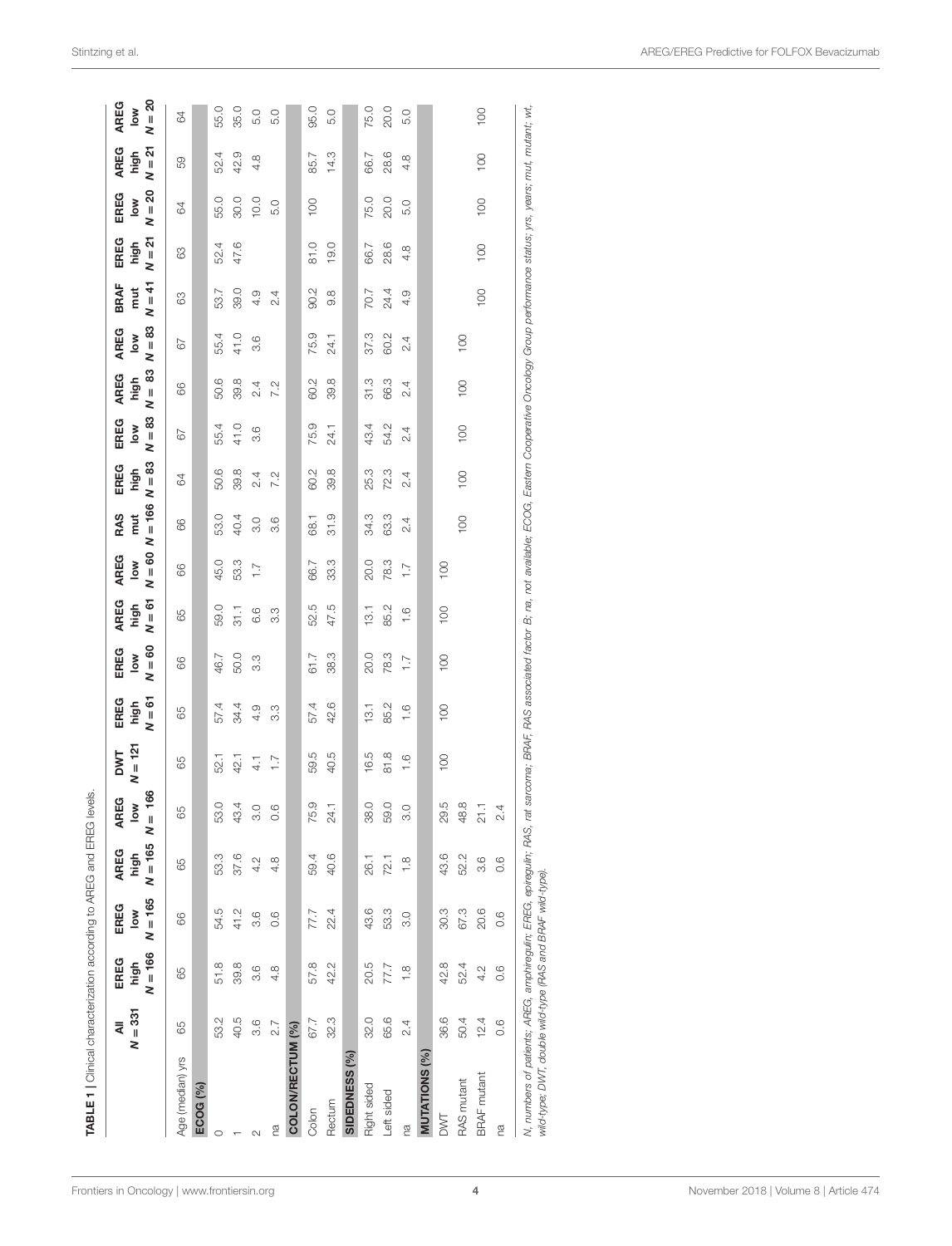We subsequently used a median split of logAREG and logEREG expression levels dichotomize data and define patients with high and low expression. Data on the distribution of baseline characteristics for these subgroups are found in **[Table 1](#page-3-0)**. In short, looking at the whole study population there was no difference for age or ECOG. Low EREG and low AREG populations were in general more frequently right-sided and in BRAF V600E tumors (see **[Table 1](#page-3-0)**) which is in line with the findings when AREG and EREG levels were used as continuous variables.

We then analyzed the effect on the outcome parameters ORR, PFS and OS using dichotomized logAREG and logEREG expression levels. There was no association of AREG and EREG levels (high vs. low using the median as cutoff) with tumor response (ORR) neither in the whole study population nor in the respective mutational subgroup (see **[Table 2](#page-4-0)**). However, high AREG and EREG levels were associated with significant longer OS in the total cohort (see **[Figure 2](#page-5-0)**), but no difference in PFS could be detected.

Due to the association of BRAF V600E mutation with AREG and EREG a Cox regression analysis using EREG and AREG levels as log-transformed continuous variables was performed and adjusted to age, gender and primary tumor location. Here the prognostic effect on OS for both, AREG and EREG was limited to the BRAF and RAS wild-type subpopulation (**[Figure 3](#page-5-1)**). Additionally AREG and EREG levels were analyses according to MSI. In total only 28 patients had a MSI tumor and no association with AREG and EREG levels were found (data not shown),

Furthermore, the associations or AREG and EREG levels were analyzed with regard to the respective maintenance arms. Within the double-wildtype population (RAS and BRAF wildtype)

<span id="page-4-0"></span>

|                 |      | TABLE 2   Overall response rate (ORR) in dependence of AREG and EREG. |       |
|-----------------|------|-----------------------------------------------------------------------|-------|
|                 |      | <b>ORR</b>                                                            | р     |
| <b>AREG</b>     |      |                                                                       |       |
| All patients    | low  | 47.7                                                                  | 0.07  |
|                 | high | 58.4                                                                  |       |
| <b>DWT</b>      | low  | 53.4                                                                  | 0.35  |
|                 | high | 63.2                                                                  |       |
| RAS mut         | low  | 50.0                                                                  | 0.51  |
|                 | high | 56.8                                                                  |       |
| <b>BRAF</b> mut | low  | 27.8                                                                  | 0.73  |
|                 | high | 35.3                                                                  |       |
| <b>EREG</b>     |      |                                                                       |       |
| All patients    | low  | 50.0                                                                  | 0.36  |
|                 | high | 56.0                                                                  |       |
| <b>DWT</b>      | low  | 58.6                                                                  | >0.99 |
|                 | high | 57.9                                                                  |       |
| RAS mut         | low  | 53.4                                                                  | >0.99 |
|                 | high | 53.3                                                                  |       |
| <b>BRAF</b> mut | low  | 42.1                                                                  | 0.17  |
|                 | high | 18.8                                                                  |       |

AREG, amphiregulin; EREG, epiregulin; high, ≥median expression level; low, <median expression level; ORR, overall response rate; p, two-sided Fisher's exact test p; DWT, double wild-type (RAS and BRAF wild-type.

only the bevacizumab maintenance arm showed a significant association with EREG and AREG levels with regard to OS (**[Figure 4](#page-6-1)**).

# **DISCUSSION**

The current analysis demonstrates for the first time a prognostic value of high AREG and EREG expression levels in patients undergoing a first-line combination treatment including oxaliplatin, fluoropyrimidine and bevacizumab. Due to the almost linear distribution of AREG and EREG levels with regard to survival, it is not feasible to calculate a robust and consistent cut-off. Both, EREG and AREG expression levels were significantly lower in BRAF mutant tumors but not in RAS mutant tumors. Also, in double wild-type tumors, left sided primaries had higher EREG levels than right-sided tumors which is in line with the finding that left-sided tumors have a better outcome when compared to right-sided tumors. After adjustment for known prognostic factors, this association of expression with better OS was limited to the double-wildtype (RAS and BRAF wild-type) subpopulation. As no effect on response rates and PFS could be established, the differences of efficacy according to AREG and EREG levels may also be attributed to further-line treatment.

AREG and EREG expression levels were associated negatively with BRAF mutations. This has been reported previously [\(11\)](#page-7-10). As both, RAS and BRAF mutations lead to a constitutively active EGFR pathway which is independent of exocrine signaling through the EGFR ligands AREG and EREG [\(18\)](#page-7-17) the underlying mechanism and distinct roles of RAS and BRAF in mCRC still have to be elucidated in more detail. RAS and BRAF mutations differentially regulate cellular hierarchies, stem cell function and mCRC development [\(19\)](#page-7-18). RAS mutant mCRC are mostly chromosomal instable (CIN), MSS (micro-satellite stable) tumors associated with mutant APC and do not respond to anti-EGFR treatment [\(2\)](#page-7-1). BRAF mutant mCRCs on the other hand are associated with MSI (microsatellite instability), CIMP (CpGisland methylation phenotype detection), and the expression of ß-catenin to the nucleus [\(19\)](#page-7-18). We were not able to find an association of AREG or EREG levels with respect to MSI. Although within the BRAF V600E mutant subgroup of tumors, no associations with respect to AREG/EREG levels could be established. As the numbers were rather small, this may be due to limited power of our analysis. It has been shown that BRAF V600E mutations in contrast to KRAS mutations lead to a silencing of genes by MAFG (transcription factor MafG), BACH (transcription regulator gene BACH) and epigenetic modifiers such as CHD8 (chromodomain-helicase-DNA-binding protein 8) and DNMT3B (DNA (cytosine-5-)-methyltransferase 3 beta) [\(20\)](#page-7-19). This may, at least in part, explain the significantly lower AREG and EREG levels of BRAF mutant tumors in our analysis.

EREG and AREG levels have been shown to predict tumor response and disease control in patients treated with EGFRantibodies [\(11,](#page-7-10) [13,](#page-7-11) [14,](#page-7-13) [21\)](#page-7-20) in both, RAS or KRAS exon 2 wildtype populations. This correlation could not be demonstrated in the current analysis of oxaliplatin/fluoropyrimidine bevacizumab treated patients (see **[Table 2](#page-4-0)**). As neither oxaliplatin nor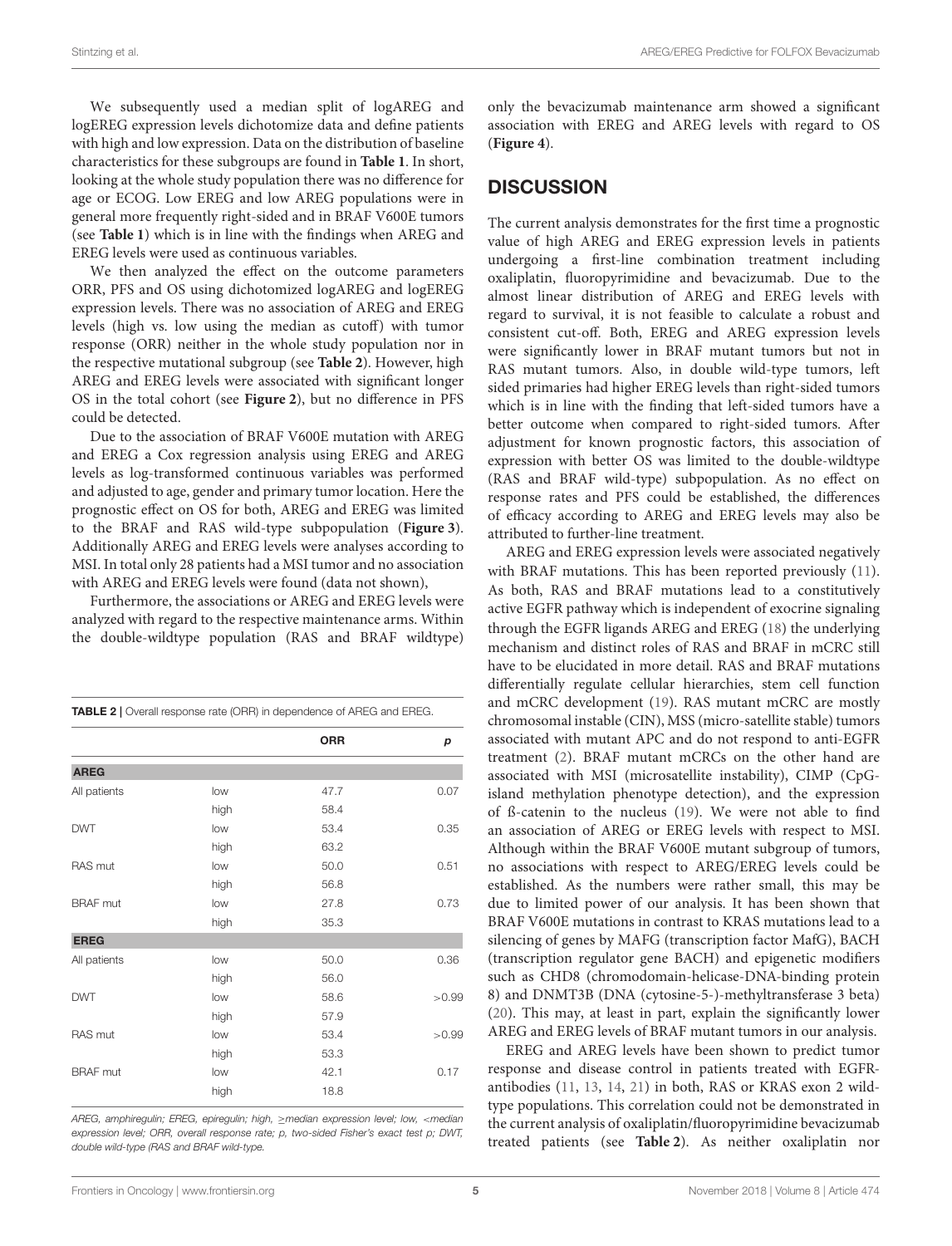

<span id="page-5-1"></span><span id="page-5-0"></span>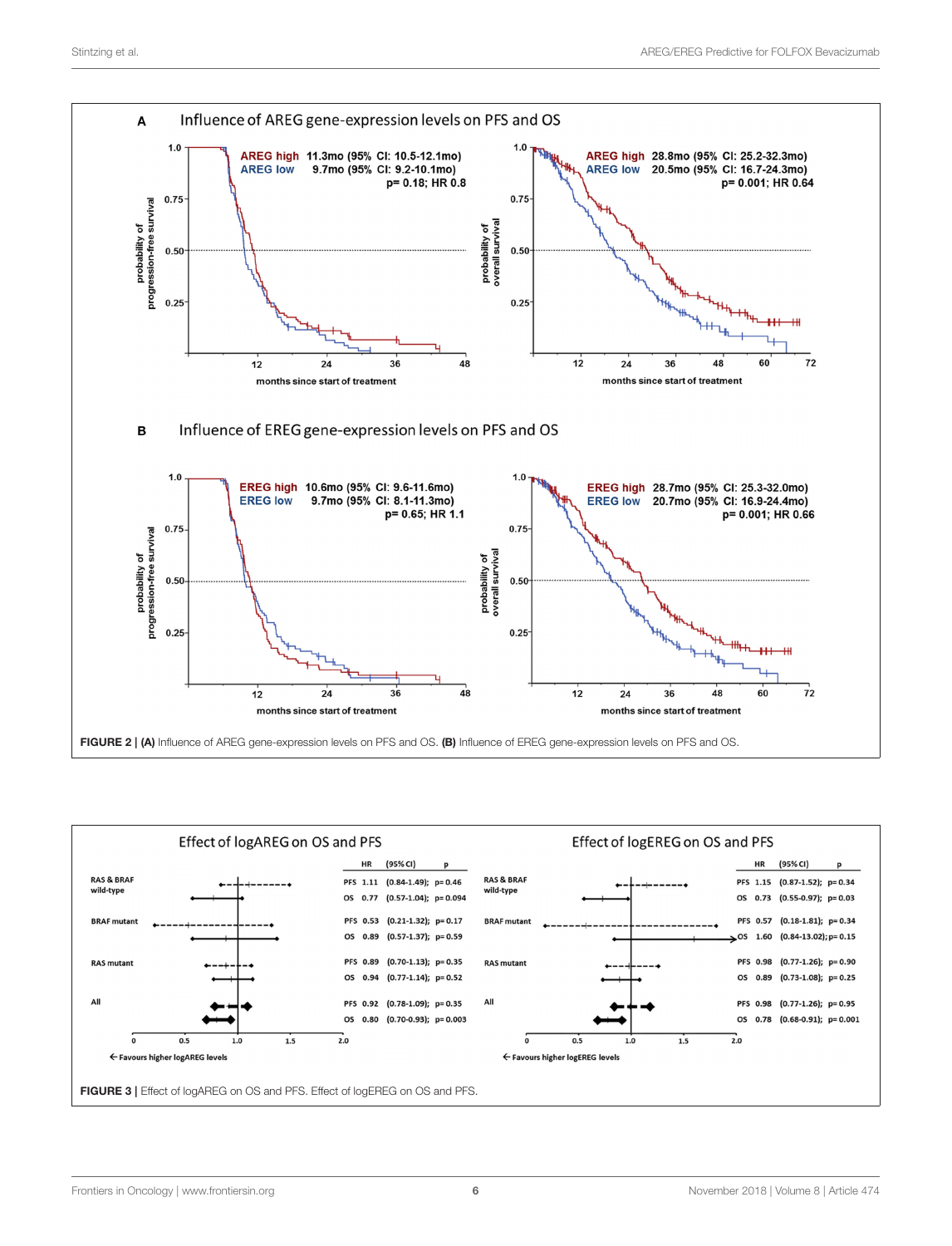

<span id="page-6-1"></span>fluoropyrimidine nor bevacizumab is targeting the EGFR dependent pathway [\(22\)](#page-7-21) this result could have been anticipated, but somehow is in conflict with previous published observations showing an association with PFS and OS in chemotherapy only treated patients [\(15\)](#page-7-14). Within the chemo-only trial [\(15\)](#page-7-14) all patients had been treated with irinotecan and therefore it would be of interest whether the effect on PFS is associated with the chemotherapeutic backbone as AREG and EREG levels within the AIO-KRK-0207-study have no effect on PFS. This again differs from studies analyzing AREG and EREG expression in trials using EGFR antibodies [\(11,](#page-7-10) [13,](#page-7-11) [21\)](#page-7-20) or chemotherapy only [\(15\)](#page-7-14). As randomization took place 6 months after initiation of treatment and PFS was defined as time from randomization, data was only available for the period >6 months, which may have influenced the results of AREG and EREG on PFS.

The exploratory analyses within the double-wild-type population suggest longer PFS in bevacizumab maintenance is associated with higher AREG levels whereas in the watch- and wait-arm higher AREG levels showed a trend toward shorter PFS (**[Figure 4](#page-6-1)**). Due to the rather small sample sizes this finding warrants further, independent validation in larger cohorts.

In our study OS was markedly different by AREG and EREG expression levels. However, it remains unclear whether the OS data have to be attributed to second- and furtherline effects or to the trial design [\(16\)](#page-7-15). AREG and EREG levels are able to define groups of patients with significantly different OS in patients with RAS and BRAF wild-type tumors under a fluoropyrimidine/oxaliplatin/bevacizumab regimen. This is in accordance with all previous published data defining both-AREG and EREG gene expression levels -, as prognostic [\(11,](#page-7-10) [13,](#page-7-11) [15,](#page-7-14) [21\)](#page-7-20). Furthermore, patients with RAS WT may have undergone subsequent treatment with anti-EGFR compounds which may interact with the observations for OS.

As the prognostic effect of AREG and EREG levels are correlated to BRAF and RAS mutations, the question arises whether low AREG or low EREG expression levels can be seen as surrogate biomarkers for an auto-activated (e.g., by mutations)

EGFR pathway. We did not test for PIK3CA mutations, neither do we have data on PTEN or cMET expression. But those have also been reported among others to be signs of an activated EGFR pathway independent of EGFR –ligand binding [\(23,](#page-7-22) [24\)](#page-7-23).

The current analyses are limited by their retrospective nature and the number of available specimen. Furthermore, all analyzed patients also have been randomized to one of the maintenance arms. Therefore, PFS events for patients progressing early under oxaliplatin/fluoropyrimidine/bevacizumab are missing and all PFS data have to be interpreted with caution.

# **CONCLUSION**

The current analyses demonstrate the prognostic value of AREG and EREG expression levels for fluoropyrimidine/oxaliplatin/bevacizumab treated patients in first-line mCRC. This prognostic value is limited to the BRAF and RAS wild-type population. As BRAF mutations are significantly and negatively associated with AREG and EREG levels, low AREG or EREG levels may be a sign for an EGFR pathway not altered by any activating mutations and therefore have a better outcome. This is supported by the observation that within the group of patients bearing a RAS mutation neither AREG nor EREG levels were found to be of prognostic value. AREG and EREG data should therefore always be interpreted in the context of BRAF and RAS mutational status.

# AUTHOR CONTRIBUTIONS

SH-B, DA, and AR-S conduction of the clinical study. SS, BI, AJ, TK, AT, SH-B, DA, and AR-S writing. IR statistics. SS, BI, AJ, AT, and HJ translational workup.

## SUPPLEMENTARY MATERIAL

<span id="page-6-0"></span>The Supplementary Material for this article can be found [online at: https://www.frontiersin.org/articles/10.3389/fonc.](https://www.frontiersin.org/articles/10.3389/fonc.2018.00474/full#supplementary-material) 2018.00474/full#supplementary-material